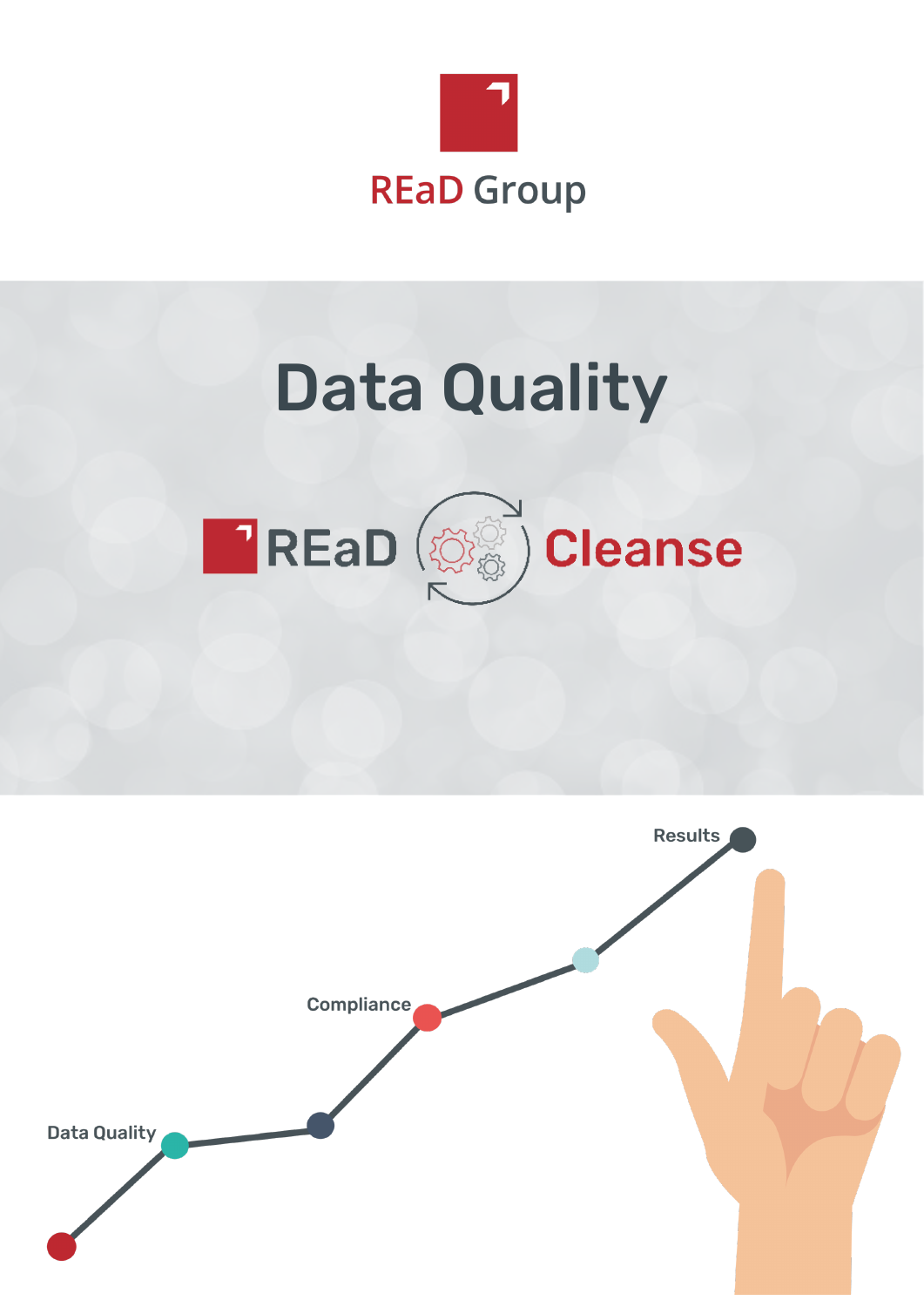### **Data Quality**

Keeping your data clean will ensure you are complying with data regulations, avoid brand damage and improve campaign results

Your data is decaying at a faster rate than ever before! Over the course of a year 30% of your data will become invalid which puts your business at risk from legislative fines, brand damage and is bad news for your campaign results!



### Implications of poor data quality **Benefits of accurate, clean data**

- ! Increased risk of fines
- Wasted marketing budget sending ! campaigns to goneaways and deceased individuals
- Brand damage and distress caused by ! marketing to deceased contacts
- Lost sales opportunities through losing ! contact with customers who have moved
- Compromised customer insights !
- Environmental considerations !
- Poor customer experience !

- ✔ Improved customer experience
- $\sqrt{\ }$  Better targeted communications and less wastage
- ◆ Improved campaign performance
- $\sqrt{}$  Increased sales opportunities
- ↓ Enhanced brand reputation
- ◆ Better database integrity
- ✔ Informed decision making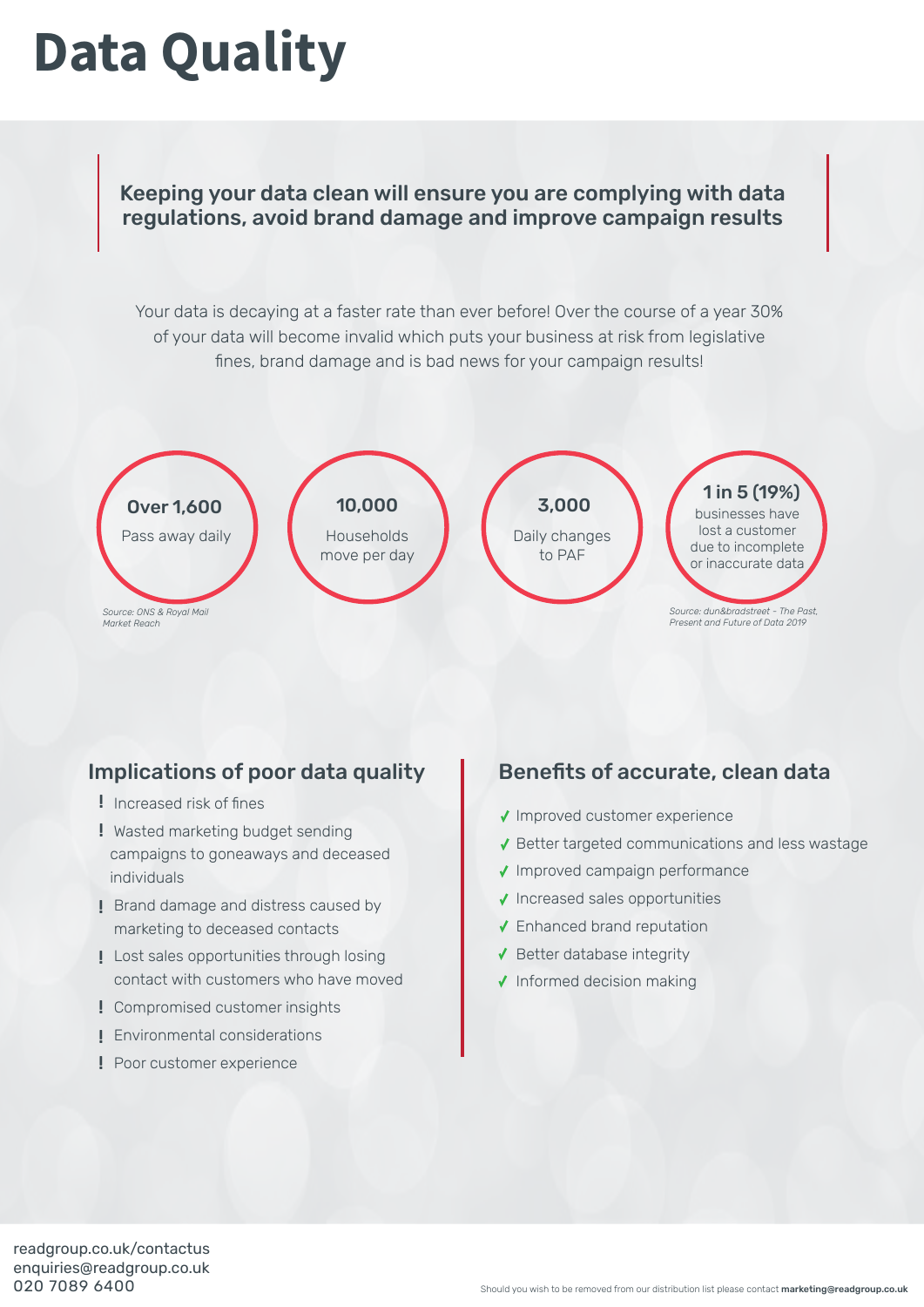## **Data Quality**

REaD Group's data quality products are the most accurate, comprehensive, trusted and up-todate suppression suite available in the UK. Combining three market leading products -The Gone Away Suppression file (GAS), GAS Reactive and The Bereavement Register (TBR) – REaD Group pride ourselves on accurate data cleaning and enhanced data quality.



TBR is the most efficient and accurate way to remove anyone who has passed away from your marketing databases – reducing the risk of reputational damage and enhancing campaign performance.

### Plus best of the rest:



· Technical & Account Management support

Want to know more? FOLLOW THESE 3 SIMPLE STEPS

· Regular updates

Contact us today to find out more about data cleaning and REaDConnect- and book in a no obligation data health check

Identify the most effective delivery mechanism to align with your data systems and processes  $\begin{pmatrix} 1 \end{pmatrix}$   $\begin{pmatrix} 2 \end{pmatrix}$   $\begin{pmatrix} 3 \end{pmatrix}$ 

Implement and have the peace of mind that your data is clean and accurate – maximising the value of your data

readgroup.co.uk/contactus enquiries@readgroup.co.uk 020 7089 6400